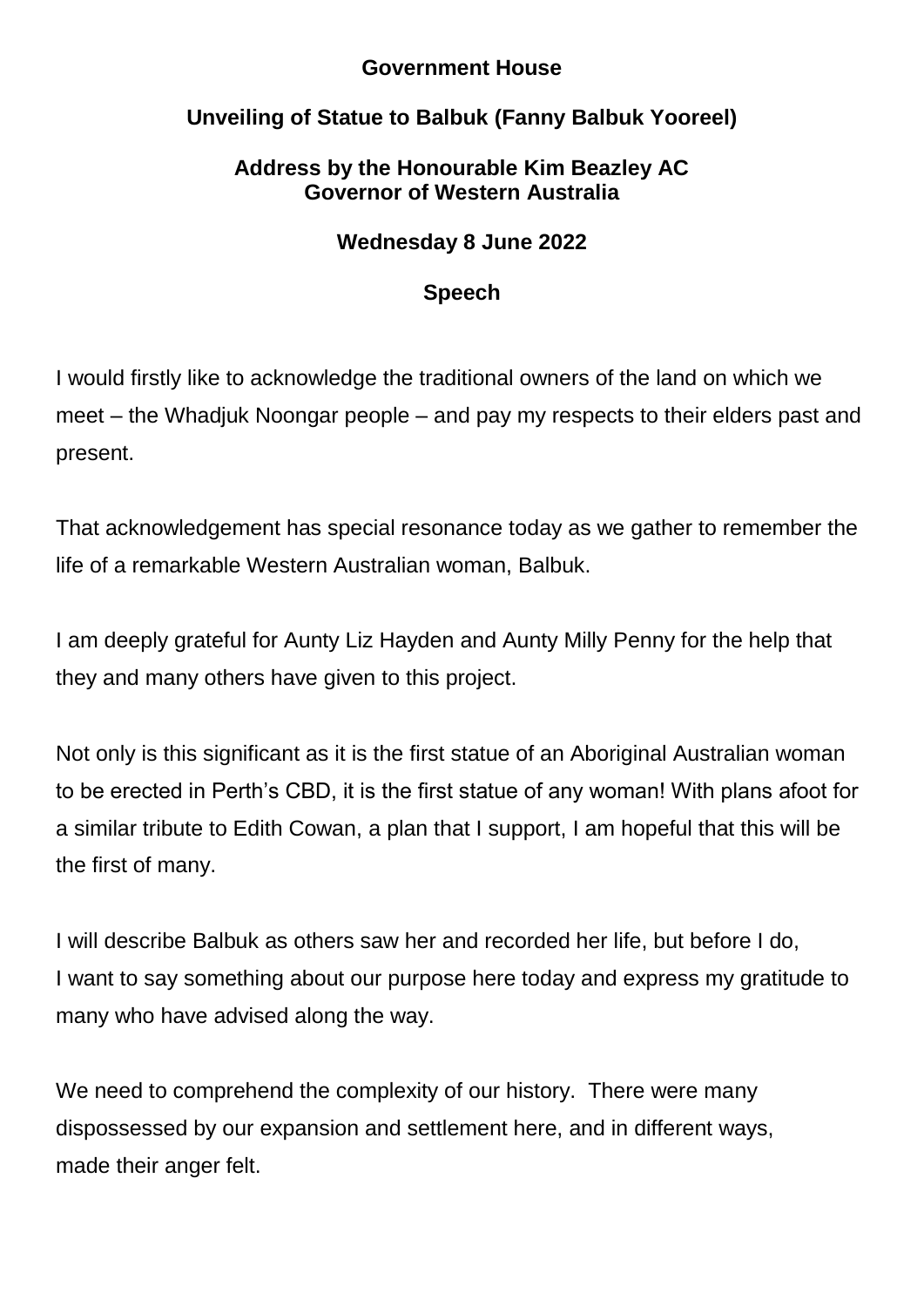We need to incorporate them in our memory and our understanding. This is particularly important as we move towards the 200<sup>th</sup> anniversary of British presence and claim.

We have many memorial reminders of that advent. Very little of the resistance to it.

Here was the heart of the incursion. Balbuk protested at the heart.

Historian Bob Reece observes that Balbuk was: "the last full-descent woman of Kar'gatta, the Bibbulmun name for the Kings Park area of Perth". <sup>1</sup> Her life story is a compelling snapshot of how life was lived by local people and the impact of white settlement here. Elders describe hers as a story of defiance and determination."<sup>2</sup>

The statue we unveil today reveals her striking appearance. She was described by historian Daisy Bates as "fine looking… strong-limbed and sturdy."

"Her great passionate, masterful eyes were set in a face marvellously changeful in expression, and wonderfully attractive when the light of friendship and affection illumed it."

She was not, however, someone to be trifled with, "capable of such fierce and quick changes under varying emotions, that amongst her people she was ever more feared than liked."<sup>3</sup> She was a fierce and authoritative woman.

In 1840 she was born of the Balbuk people, whose traditional hunting lands stretched as far north as Gingin, south to Fremantle and swept along the Derbarl Yerrigan or Swan River.

<sup>1</sup> <sup>1</sup> <https://www.journal.media-culture.org.au/index.php/mcjournal/article/view/1038> 2

[https://web.archive.org/web/20150411173046/https://perth.wa.gov.au/sites/default/files/documents/Fighting%20for%20families,](https://web.archive.org/web/20150411173046/https:/perth.wa.gov.au/sites/default/files/documents/Fighting%20for%20families,%20country,%20rights%20and%20recognition_0.pdf) [%20country,%20rights%20and%20recognition\\_0.pdf](https://web.archive.org/web/20150411173046/https:/perth.wa.gov.au/sites/default/files/documents/Fighting%20for%20families,%20country,%20rights%20and%20recognition_0.pdf)

<sup>3</sup> Aboriginal Perth – Bibbulmun Biographies and Legends by Daisy Bates p88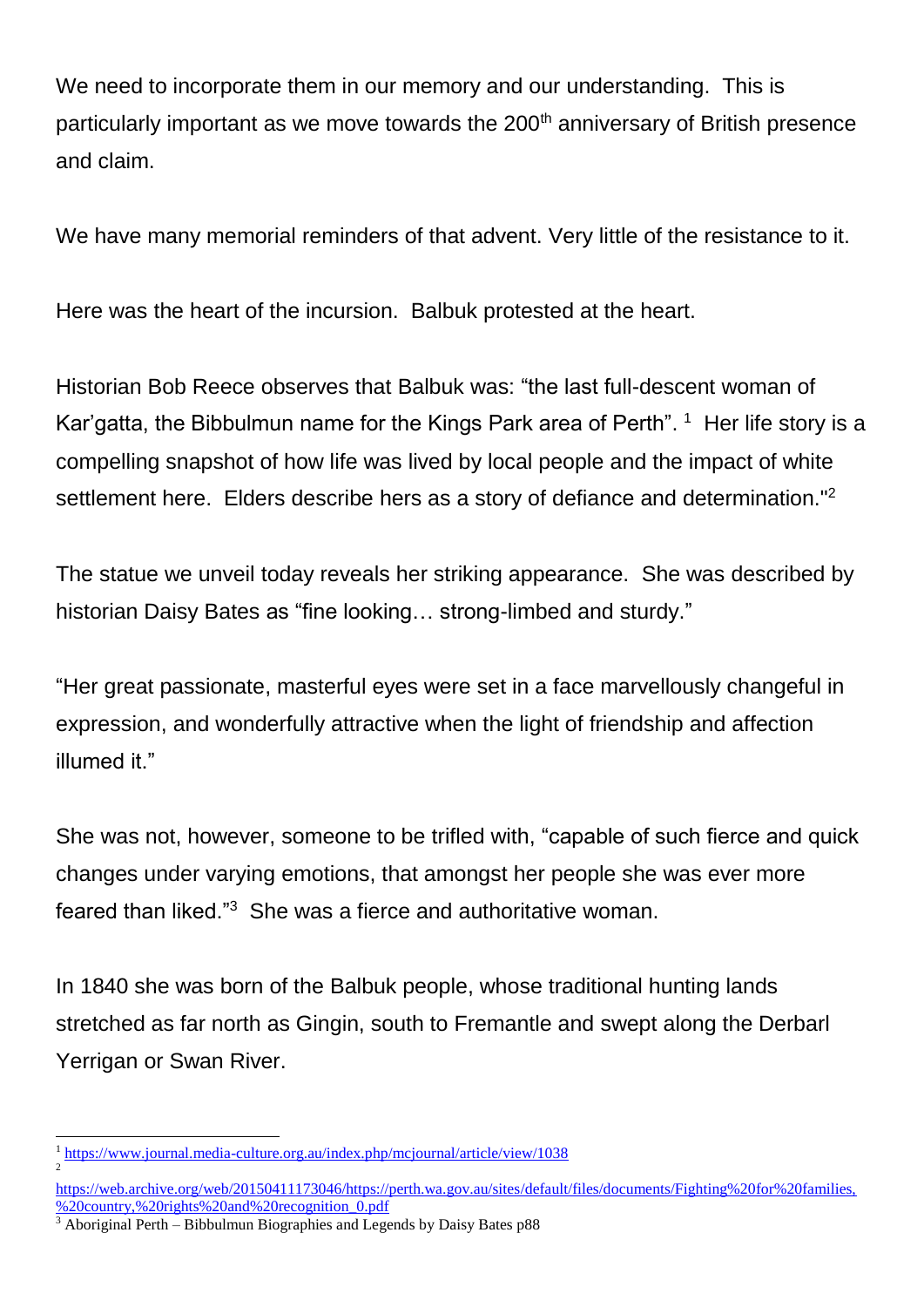Balbuk's life is significant as she and her grandparents have strong cultural links to this whole area. From his favourite camp beside the freshwater spring near Kings Park on Mounts Bay Road, her grandfather witnessed the arrival of Lieutenant-Colonel Frederick Irwin, cousin of James Stirling.<sup>4</sup>

When Irwin chose to set up camp very close to the family, Yal'goonga "quietly remov(ed) himself and his belongings to another camp... to make way for them." <sup>5</sup> The newspapers of the time made mention of his peaceable and kindly disposition. It is worth recalling that first contact made here was not met with violence or hostility, but with grace.

From her earliest days, Yal'goonga's granddaughter, Balbuk, walked between worlds.

As a child, she lived a traditional life with her family, fishing and gathering local fruits, but also spent time playing happily with the children of white settlers.

Although she was immersed in both cultures, Balbuk's strong mind and determined nature soon saw her collide with both traditional and white law.

There was fierceness in the strength of her convictions and she was fearless in their defence.

In her later years, after time spent away, Balbuk moved back to her traditional home place, which had changed much since her youth.

By then it was taking shape as the early city of Perth. The swamplands near here and at the site of what is now the Perth central railway station were being fenced off

1

<sup>4</sup> Source: Ryan, J. C., Brady, D., & Kueh, C. (2016). Where Fanny Balbuk Walked: Re-imagining Perth's Wetlands. M/C Journal, 18(6).

<sup>5</sup> Aboriginal Perth – Bibbulmun Biographies and Legends by Daisy Bates p78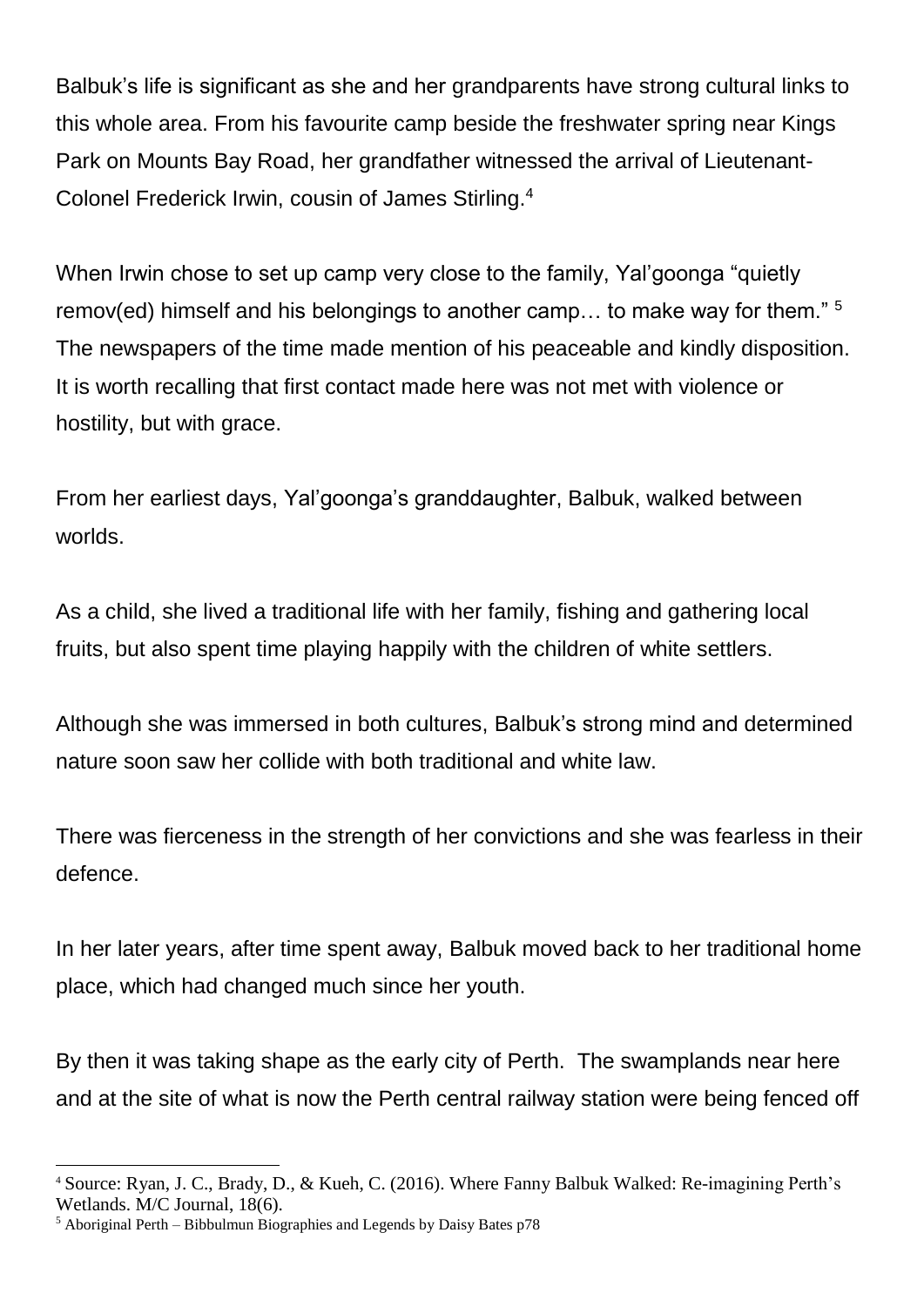and built upon, with no regard for how the Balbuk people moved through and used the lands.

Balbuk believed that these lands near Government House included the site where her grandmother was buried. Once fences were erected here, she would complain loudly to the officials here and demand access to the site. At the railway station, she would break down the early fencing they had erected so that she could walk along her traditional pathways as her ancestors had always done.

Her loud protests about the taking of her homelands and its appropriation by European settlers made Balbuk one of Western Australia's earliest Aboriginal land rights activists.

A fierce warrior for her people, sadly in her older age, like many of her contemporaries, she suffered greatly due to the loss of her traditional way of life.

Without access to hunting and gathering, she was reduced to begging for food and beer from the settlers, who were compassionate to her plight.

A historian of the time recalls: "She was understood and sympathised with, notwithstanding her ungracious manner, by those old white settlers in whose midst she had spent her childhood, who knew her history and that of her people, and who felt deeply with her in her…isolation."<sup>6</sup>

She passed away in 1907 in Perth hospital at the age of 65 years. Upon hearing of her death, Balbuk's relatives uttered the poignant words: "her heart has ceased to heat."

Balbuk's fiery spirit, and her importance as an activist for her people, live on.

<sup>-</sup>6 Aboriginal Perth – Bibbulmun Biographies and Legends by Daisy Bates p78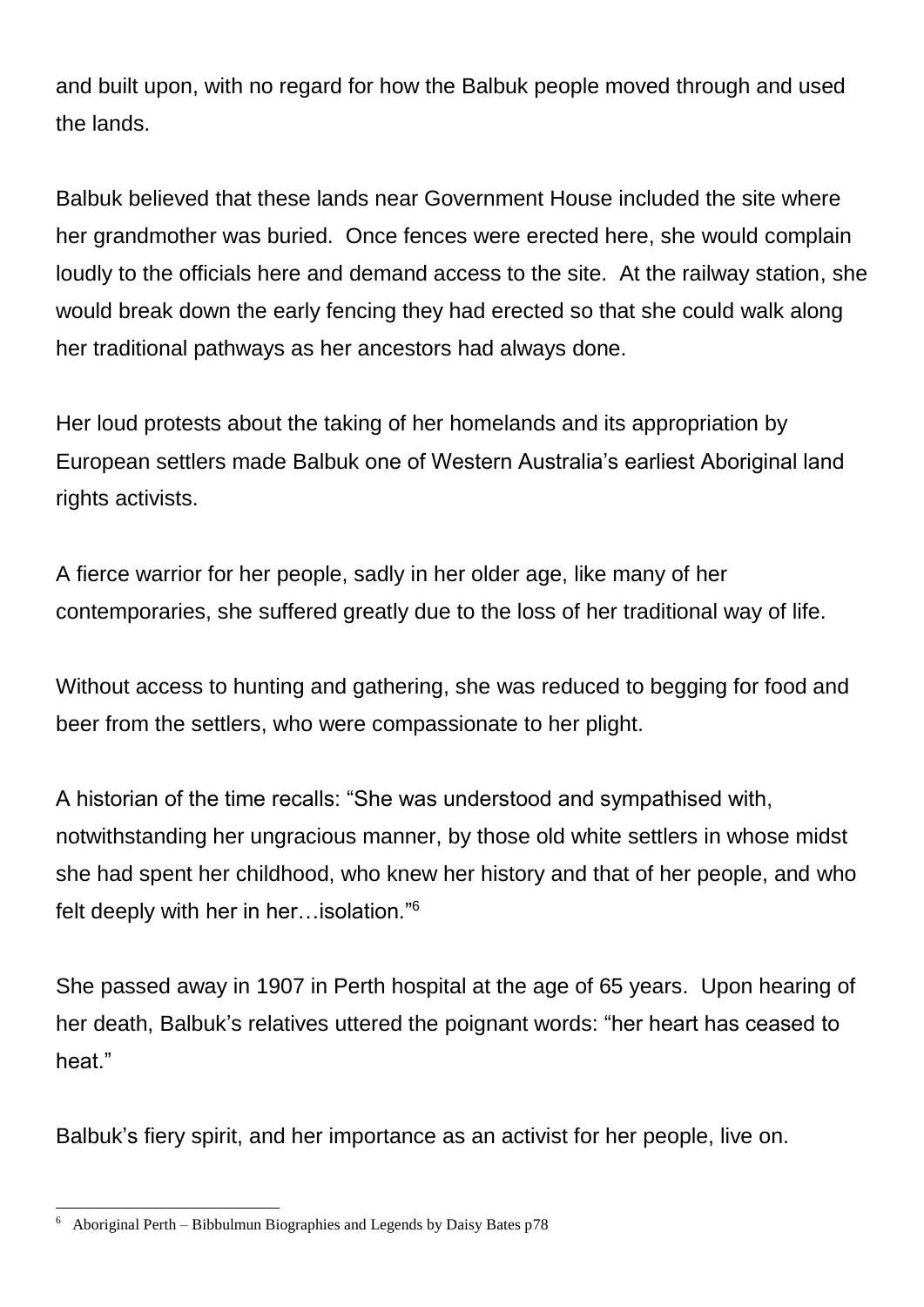Not far from here, a riverside walk that marks the path of one of her regular wanderings has been named "Balbuk Way." And here today we unveil a statue of her that depicts how she looked to those who saw her as a regular figure walking through early Perth, with her digging stick.

The path of her traditional walking track is depicted at this memorial, and its natural curves and lines stand in contrast to the stark gridlines of our City's built landscape.

I thank everyone who assisted in the design and creation of this memorial, many of whom are here with us today, and those who have joined us to celebrate her life.

Among these, I want to give special thanks to the designers and creators of this work, Smith Sculptors. Unfortunately, Charles Smith and Joan Walsh-Smith are unable to be with us today, but we are very grateful for the time and love they poured into this work. This follows public art installations they have done around WA including the memorials to the HMAS Sydney II in Geraldton, the Lock Hospital Tragedy in Carnarvon, to name a few, and other commissions in Canberra and overseas.

Their carefully rendered vision of Balbuk is a lasting reminder that her people's connection to this place endures.

We recall that long before our forebears imposed boundaries and structures and buildings, this place had life and people, movement and activity.

Her story resonates with many Aboriginal Australians who find themselves walking between worlds, navigating two cultures, and seeking – as Balbuk did – to find their own path between.